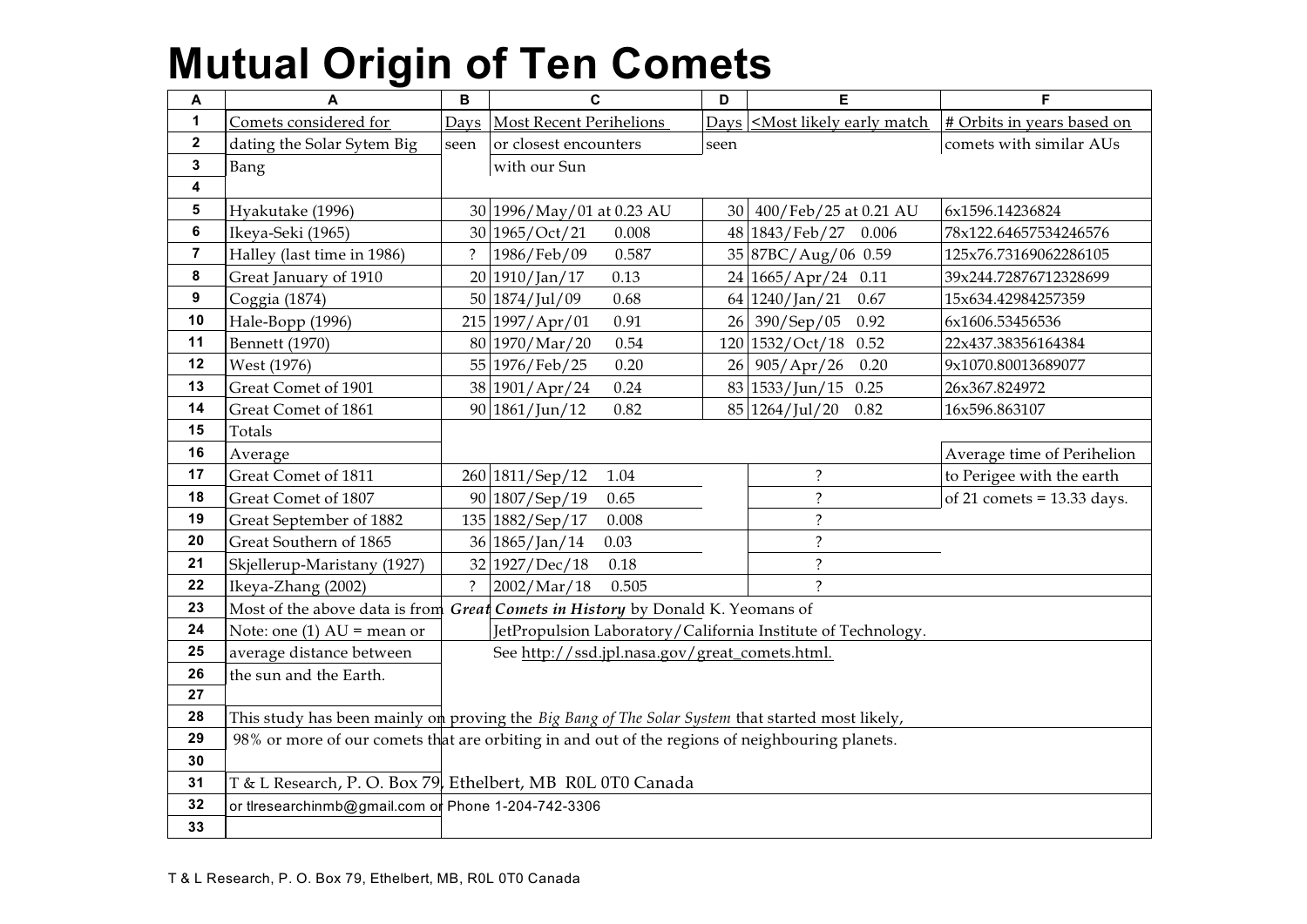| $\boldsymbol{\mathsf{A}}$ | A                                                  | G                          | H          |                              | J                    |
|---------------------------|----------------------------------------------------|----------------------------|------------|------------------------------|----------------------|
| $\mathbf 1$               | Comets considered for                              | An early Perihelion via    | Perihelion | Last dated Perihelion in JDN | Possible first dated |
| $\mathbf{2}$              | dating the Solar Sytem Big                         | Gregorian & Julian Calen-  | year BC    | at midnight (0.00 UT) except | Perihelion in JDN    |
| 3                         | Bang                                               | dar systems.               | roughly    | for Hale-Bopp (Column C).    | (Column E).          |
| 4                         |                                                    |                            |            |                              |                      |
| 5                         | Hyakutake (1996)                                   | 7581.55852156              | 7582       | 2450204.5                    | 1867212.5            |
| 6                         | Ikeya-Seki (1965)                                  | 7601.66027397263           | 7602       | 2439054.5                    | 2394258.5            |
| $\overline{7}$            | Halley (last time in 1986)                         | 7606.38740588638           | 7607       | 2446470.5                    | 1689863.5            |
| 8                         | Great January of 1910                              | 7635.40821917806           | 7636       | 2418688.5                    | 2329302.5            |
| $\boldsymbol{9}$          | Coggia (1874)                                      | 7642.96030116374           | 7643       | 2405713.5                    | 2173987.5            |
| 10                        | Hale-Bopp (1996)                                   | 7642.993839                | 7643       | 2450539.645833               | 1863752.5            |
| 11                        | Bennett (1970)                                     | 7653.25753424648           | 7654       | 2440665.5                    | 2280911.5            |
| 12                        | West (1976)                                        | 7662.08350443309           | 7663       | 2442833.5                    | 2051724.5            |
| 13                        | Great Comet of 1901                                | 7663.16981994521           | 7664       | 2415498.5                    | 2281151.5            |
| 14                        | Great Comet of 1861                                | 7689.39629653114           | 7690       | 2400938.5                    | 2182934.5            |
| 15                        | Totals                                             | 76378.8757159167           | 76384      |                              |                      |
| 16                        | Average                                            | Average of the above ten   | 7638.4     |                              |                      |
| 17                        | Great Comet of 1811                                | 7637.88757159167           | $\ddot{?}$ |                              |                      |
| 18                        | Great Comet of 1807                                | This above # may be the    | $\ddot{?}$ |                              |                      |
| 19                        | Great September of 1882                            | year B.C. of the Big Bang. | $\ddot{?}$ | JDN = Julian Day Number      | All the above as if  |
| 20                        | Great Southern of 1865                             |                            | $\ddot{?}$ | $JDN = #$ days since noon    | seen at midnight     |
| 21                        | Skjellerup-Maristany (1927)                        | JDN system appears to be   | $\ddot{?}$ | January 1st, 4713 BC         | from Tel Aviv,       |
| 22                        | Ikeya-Zhang (2002)                                 | more accurate though, so   | $\ddot{?}$ |                              | Israel.              |
| 23                        | Most of the above data is from use the other date. |                            |            |                              |                      |
| 24                        | Note: one $(1)$ AU = mean or                       |                            |            |                              |                      |
| 25                        | average distance between                           |                            |            |                              |                      |
| 26                        | the sun and the Earth.                             |                            |            |                              |                      |
| 27                        |                                                    |                            |            |                              |                      |
| 28                        | This study has been mainly or                      |                            |            |                              |                      |
| 29                        | 98% or more of our comets th                       |                            |            |                              |                      |
| 30                        |                                                    |                            |            |                              |                      |
| 31                        | T & L Research, P. O. Box 79                       |                            |            |                              |                      |
| 32                        | or tiresearchinmb@gmail.com or                     |                            |            |                              |                      |
| 33                        |                                                    |                            |            |                              |                      |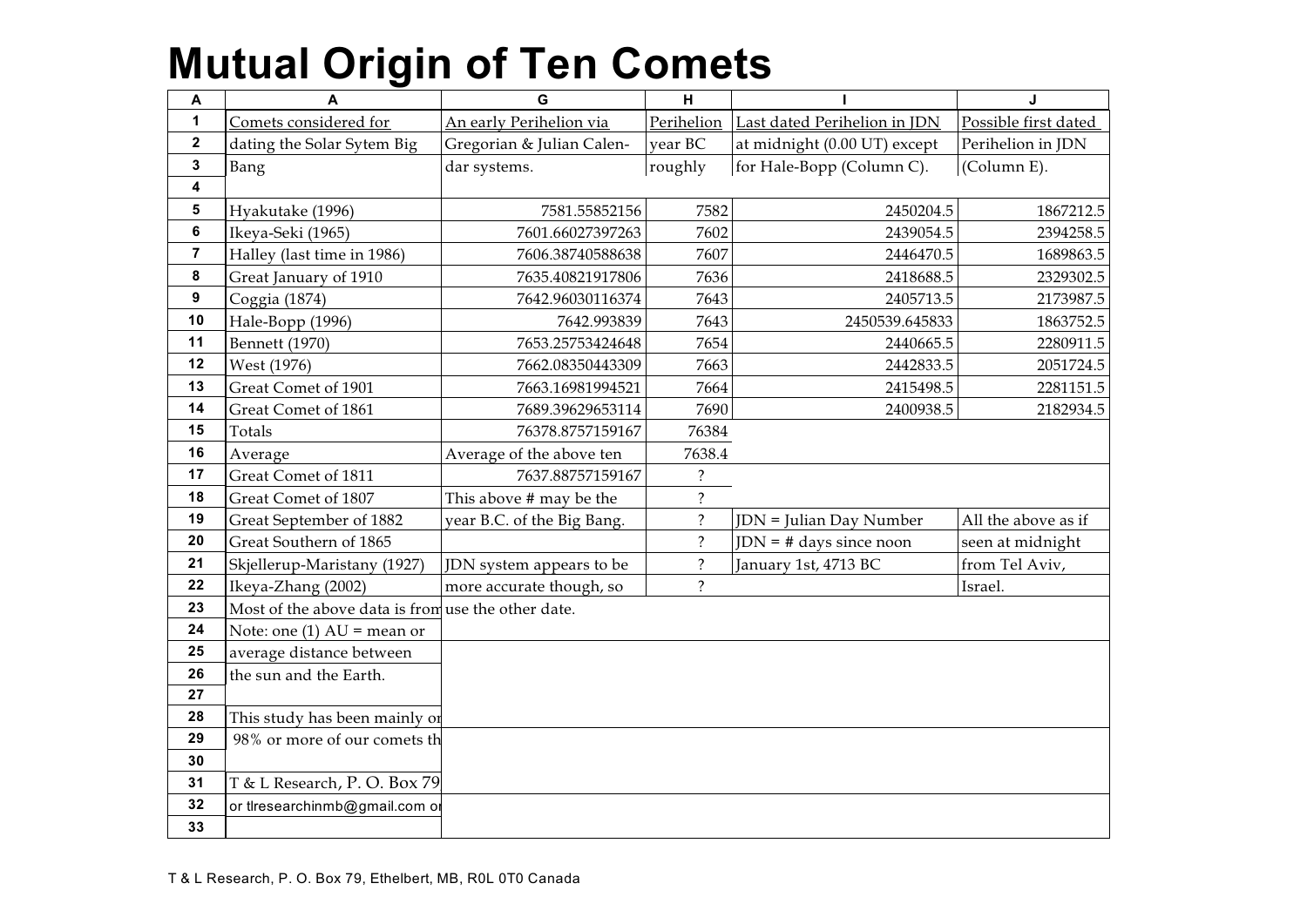| Α              | A                                            | K                 | L                    | M         | N                          |
|----------------|----------------------------------------------|-------------------|----------------------|-----------|----------------------------|
| 1              | Comets considered for                        | Difference in     | Difference of Column | Number    | Orbits from the JDN        |
| $\mathbf 2$    | dating the Solar Sytem Big                   | days (Columns     | K in years at        | of orbits | figures in years. Use in-  |
| 3              | Bang                                         | I minus J).       | 365.242216 since Big |           | stead of Column F          |
| 4              |                                              |                   | days per year.       | Bang      |                            |
| 5              | Hyakutake (1996)                             | 582992            | 1596.17912295221     | 6         | 1596.179122952             |
| 6              | Ikeya-Seki (1965)                            | 44796             | 122.647377651438     | 78        | 122.6473776514             |
| $\overline{7}$ | Halley (last time in 1986)                   | 756607            | 2071.52121758017     | 125       | 76.7230080585249           |
| 8              | Great January of 1910                        | 89386             | 244.730746020882     | 39        | 244.7307460209             |
| 9              | Coggia (1874)                                | 231726            | 634.444732423812     | 15        | 634.4447324238             |
| 10             | Hale-Bopp (1996)                             | 586787.145833     | 1606.56988740042     | 6         | 1606.5698874               |
| 11             | <b>Bennett</b> (1970)                        | 159754            | 437.391936095361     | 22        | 437.3919360954             |
| 12             | West (1976)                                  | 391109            | 1070.82090422976     | 9         | 1070.82090423              |
| 13             | Great Comet of 1901                          | 134347            | 367.829878679742     | 26        | 367.8298786797             |
| 14             | Great Comet of 1861                          | 218004            | 596.875143261096     | 16        | 596.8751432611             |
| 15             | Totals                                       |                   | Use above instead of |           |                            |
| 16             | Average                                      | Above number      | figures in column F  |           |                            |
| 17             | Great Comet of 1811                          | 756607 is the     |                      |           | Why the spread of          |
| 18             | Great Comet of 1807                          | sum of 27 orbits. |                      |           | years mentioned in the     |
| 19             | Great September of 1882                      | So one orbit is   |                      |           | next Column O?             |
| 20             | Great Southern of 1865                       | 28022.48148 days  |                      |           | Consider the variation     |
| 21             | Skjellerup-Maristany (1927)                  | or 76.7230080-    |                      |           | in the period of the       |
| 22             | Ikeya-Zhang (2002)                           | 585249 years for  |                      |           | orbit of Comet Halley.     |
| 23             | Most of the above data is from comet Halley. |                   |                      |           | From studying the data     |
| 24             | Note: one (1) $AU =$ mean or                 |                   |                      |           | of the periods of its      |
| 25             | average distance between                     |                   |                      |           | orbits, it varies from ca. |
| 26             | the sun and the Earth.                       |                   |                      |           | JDN 2335655.5 to           |
| 27             |                                              |                   |                      |           | JDN 2308303.5 which=       |
| 28             | This study has been mainly or                |                   |                      |           | 27352 days or              |
| 29             | 98% or more of our comets th                 |                   |                      |           | 74 years 10.645 months     |
| 30             |                                              |                   |                      |           | JDN 1914909.5 to           |
| 31             | T & L Research, P. O. Box 79                 |                   |                      |           | JDN 1885963.5 which=       |
| 32             | or tlresearchinmb@gmail.com or               |                   |                      |           | 28946 days or 79 years.    |
| 33             |                                              |                   |                      |           | 3 months.                  |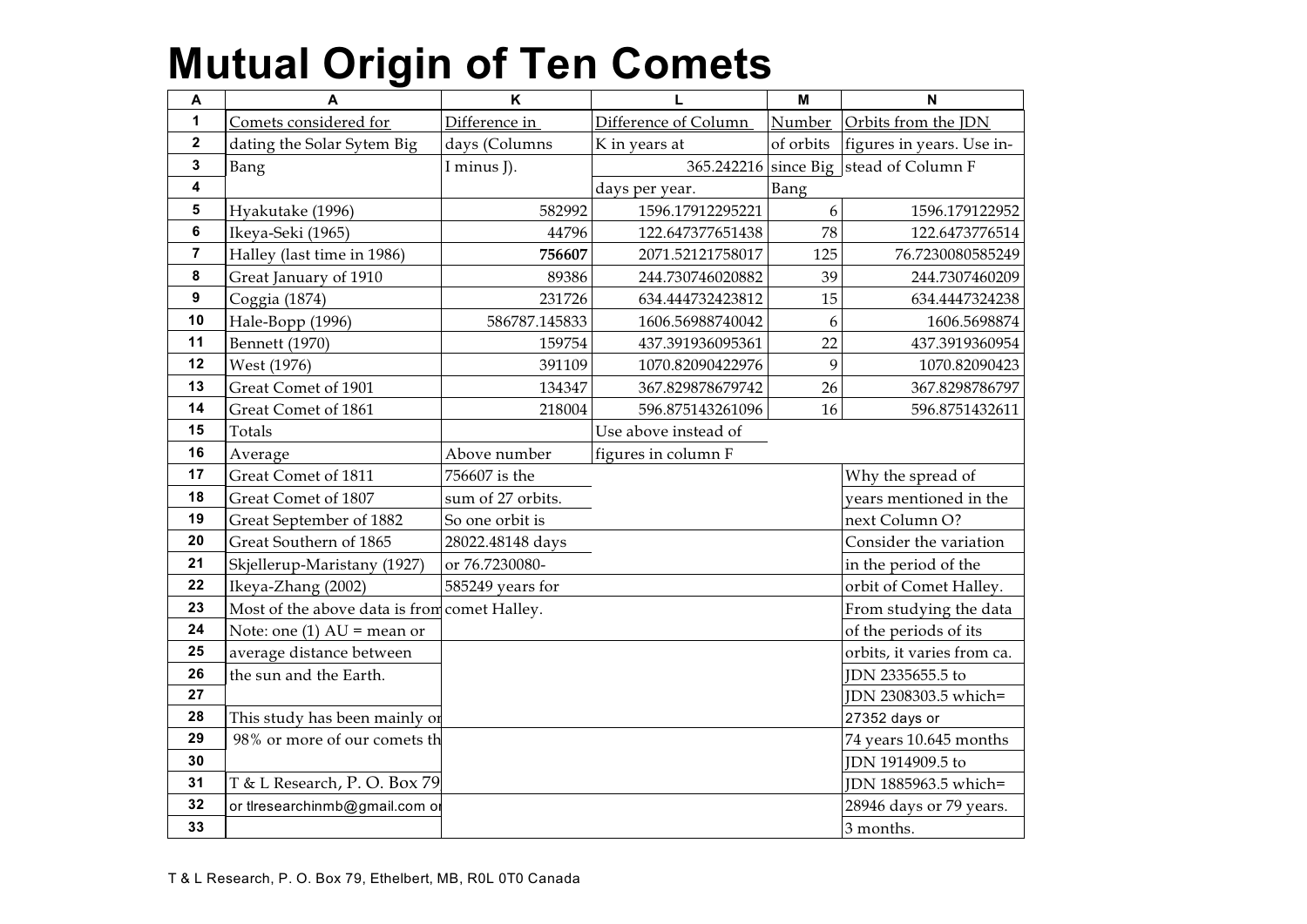| A                       | A                                                       | $\mathbf{o}$                | P                                              | Q                                    |
|-------------------------|---------------------------------------------------------|-----------------------------|------------------------------------------------|--------------------------------------|
| 1                       | Comets considered for                                   | Total period for the orbits | Total period for orbits                        | Possible time of Big Bang to         |
| $\mathbf{2}$            | dating the Solar Sytem Big                              | in years (figures in Column | in days at                                     | last perihelion of orbits in days or |
| 3                       | Bang                                                    | M times Column N).          |                                                | 365.242216 Columns I (for C) - P = Q |
| 4                       |                                                         |                             |                                                |                                      |
| 5                       | Hyakutake (1996)                                        | 9577.074737712              | 3497951.99999955                               | -1047747.49999955                    |
| 6                       | Ikeya-Seki (1965)                                       | 9566.4954568092             | 3494087.99999892                               | -1055033.49999892                    |
| $\overline{\mathbf{r}}$ | Halley (last time in 1986)                              | 9590.37600731561            | 3502810.18518519                               | -1056339.68518519                    |
| 8                       | Great January of 1910                                   | 9544.4990948151             | 3486054.00000026                               | -1067365.50000026                    |
| 9                       | Coggia (1874)                                           | 9516.670986357              | 3475889.99999994                               | -1070176.49999994                    |
| 10                      | Hale-Bopp (1996)                                        | 9639.4193244                | 3520722.87499708                               | -1070183.22916408                    |
| 11                      | Bennett (1970)                                          | 9622.6225940988             | 3514588.00000031                               | -1073922.50000031                    |
| 12                      | West (1976)                                             | 9637.38813807               | 3519981.0000008                                | -1077147.5000008                     |
| 13                      | Great Comet of 1901                                     | 9563.5768456722             | 3493021.9999996                                | -1077523.4999996                     |
| 14                      | Great Comet of 1861                                     | 9550.0022921776             | 3488064.00000003                               | -1087125.50000003                    |
| 15                      | Totals                                                  |                             | Total >                                        | -10682564.9143487                    |
| 16                      | Average                                                 |                             | Average>                                       | -1068256.49143487                    |
| 17                      | Great Comet of 1811                                     | Farthest conjunction with   |                                                | Above are as days before             |
| 18                      | Great Comet of 1807                                     | the Sun of the ten comets   | $-4713$                                        | January 1st, 4713                    |
| 19                      | Great September of 1882                                 |                             | $-2976.45083831171$ in years before above year | -2924.78920737593                    |
| 20                      | Great Southern of 1865                                  |                             | -7689.45083831171 in years before AD 1         | Above # is for years before          |
| 21                      | Skjellerup-Maristany (1927)                             | Closest to middle conjunc-  |                                                | January 1st, 4713 therefore          |
| 22                      | Ikeya-Zhang (2002)                                      | tion of the ten comets      |                                                | 7637.78920737593 BC                  |
| 23                      | Most of the above data is from                          |                             | $-2922.34975378712$ in years before $-4713$    | or 7638 BC and days                  |
| 24                      | Note: one (1) $AU =$ mean or                            |                             | -7635.34975378712 in years before AD 1         | 288.251850868218                     |
| 25                      | average distance between                                | Most recent conjunction     |                                                | $=$ October 16, at 6:04 AM           |
| 26                      | the sun and the Earth.                                  |                             | $-2868.63745235723$ in years before $-4713$    | Israel or Jerusalem time             |
| 27                      |                                                         |                             | -7581.63745235723 in years before AD 1         | in the year 7638 BC, that            |
| 28                      | This study has been mainly or The whole spread of years |                             |                                                | is, according to these               |
| 29                      | 98% or more of our comets th                            | -107.813385954478           |                                                | figures. More likely just            |
| 30                      |                                                         | Half spread of years        |                                                | October 16, 7638 BC.                 |
| 31                      | T & L Research, P. O. Box 79                            | -53.9066929772389           |                                                | 7638 BC was 9651 years ago           |
| 32                      | or tlresearchinmb@gmail.com or                          |                             |                                                | before 2014                          |
| 33                      |                                                         |                             |                                                |                                      |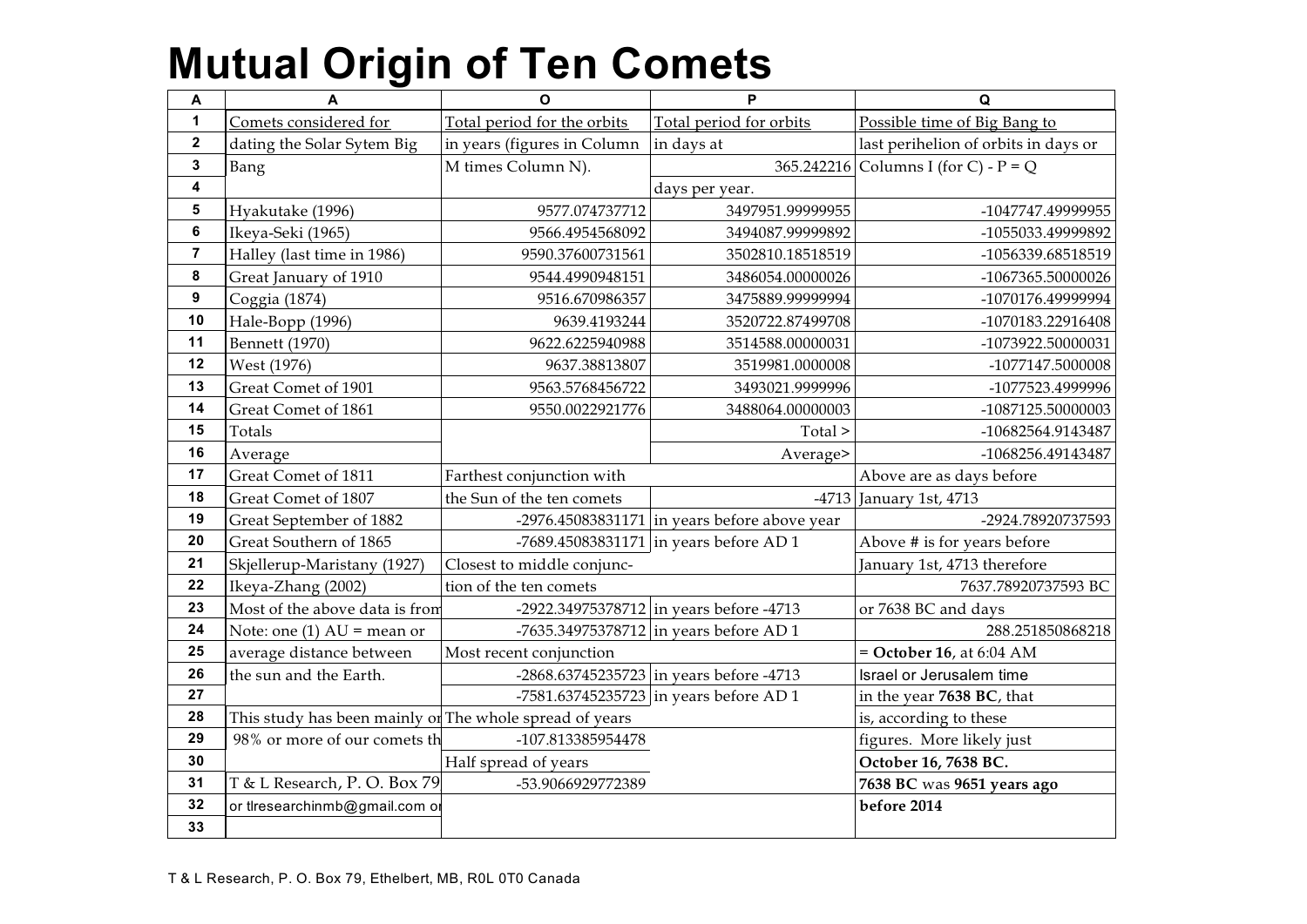| A              | A                              | $\mathbf R$                                                                 | S                                 |
|----------------|--------------------------------|-----------------------------------------------------------------------------|-----------------------------------|
| 1              | Comets considered for          | Test of 5 instead of 6 Orbits of C/1996                                     | Total period for orbits in Col. R |
| $\mathbf 2$    | dating the Solar Sytem Big     | and $C/1995$ as to where other comets                                       | in days at                        |
| 3              | Bang                           | might be in years at $5/6$ of # in O                                        | 365.24219                         |
| 4              |                                | 5                                                                           | days per year                     |
| 5              | Hyakutake (1996)               | 7980.89561476                                                               | 2914959.79249634                  |
| 6              | Ikeya-Seki (1965)              | 7972.079547341                                                              | 2911739.79272504                  |
| $\overline{7}$ | Halley (last time in 1986)     | 7991.98000609634                                                            | 2919008.27995625                  |
| 8              | Great January of 1910          | 7953.74924567925                                                            | 2905044.79320274                  |
| 9              | Coggia (1874)                  | 7930.5591552975                                                             | 2896574.79380541                  |
| 10             | Hale-Bopp (1996)               | 8032.849437                                                                 | 2933935.52031015                  |
| 11             | <b>Bennett</b> (1970)          | 8018.852161749                                                              | 2928823.11951831                  |
| 12             | West (1976)                    | 8031.156781725                                                              | 2933317.29119059                  |
| 13             | Great Comet of 1901            | 7969.6473713935                                                             | 2910851.45990333                  |
| 14             | Great Comet of 1861            | 7958.33524348133                                                            | 2906719.72041531                  |
| 15             | Totals                         | $<$ Total $>$                                                               | 29160974.5635235                  |
| 16             | Average                        | < Average>                                                                  | 2916097.45635235                  |
| 17             | Great Comet of 1811            |                                                                             |                                   |
| 18             | Great Comet of 1807            |                                                                             | The difference between            |
| 19             | Great September of 1882        | Difference between the two longest                                          | the two longest periods of orbits |
| 20             | Great Southern of 1865         | periods of orbits C/1996 and C/1995                                         | C/1996 and C/1995                 |
| 21             | Skjellerup-Maristany (1927)    | in years                                                                    | in days                           |
| 22             | Ikeya-Zhang (2002)             | 51.9538222399997                                                            | 18975.7278138078                  |
| 23             | Most of the above data is from |                                                                             |                                   |
| 24             | Note: one (1) $AU =$ mean or   | Similar variations for the other comets                                     |                                   |
| 25             | average distance between       | besides Halley should also be expected                                      |                                   |
| 26             | the sun and the Earth.         | so 5.68829% of 1606.5698874 for C/                                          |                                   |
| 27             |                                | 1995 would be 91.386 years and for                                          |                                   |
| 28             |                                | This study has been mainly or $C/1996$ would be 90.795 years.               |                                   |
| 29             |                                | 98% or more of our comets the This means that each one of the comets        |                                   |
| 30             |                                | most likely speeded up or slowed                                            |                                   |
| 31             |                                | T & L Research, P. O. Box 79 down at times upon getting too close           |                                   |
| 32             |                                | or tlresearchinmb@gmail.com of to one or more planets or satelites of them. |                                   |
| 33             |                                |                                                                             |                                   |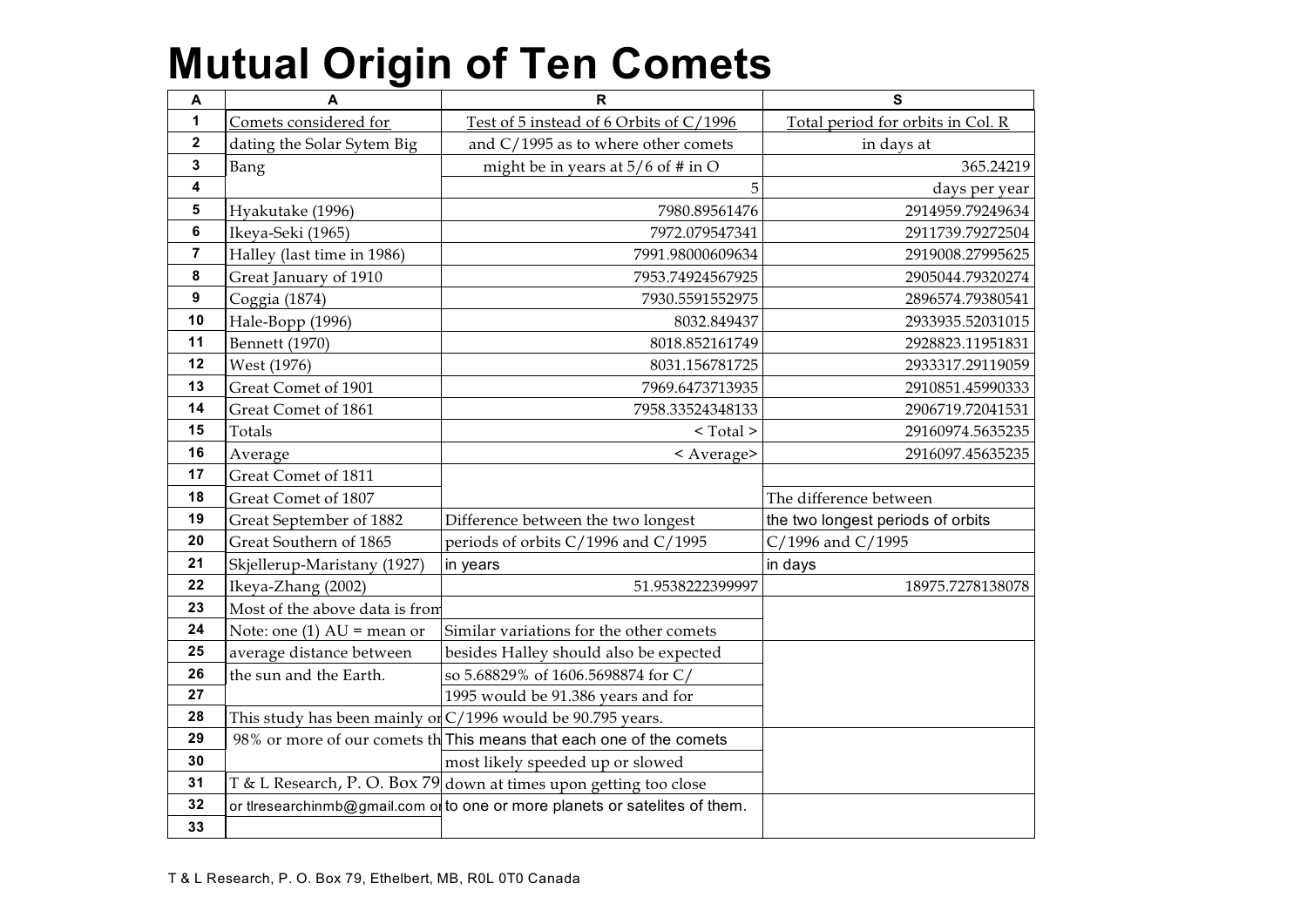| A                       | A                              | т                                                                             | U                       |
|-------------------------|--------------------------------|-------------------------------------------------------------------------------|-------------------------|
| 1                       | Comets considered for          | Possible later time of Big Bang in days                                       | Years when Column T may |
| $\overline{2}$          | dating the Solar Sytem Big     | before most recent Perihelion                                                 | have happened           |
| 3                       | Bang                           | $Coll-S = T$                                                                  | $=$ Columns I + T       |
| $\overline{\mathbf{4}}$ |                                |                                                                               |                         |
| $\overline{\mathbf{5}}$ | Hyakutake (1996)               | -464755.292496339                                                             | 1985449.20750366        |
| $\bf 6$                 | Ikeya-Seki (1965)              | -472685.292725036                                                             | 1966369.20727496        |
| $\overline{7}$          | Halley (last time in 1986)     | -472537.779956251                                                             | 1973932.72004375        |
| 8                       | Great January of 1910          | -486356.293202738                                                             | 1932332.20679726        |
| 9                       | Coggia (1874)                  | -490861.29380541                                                              | 1914852.20619459        |
| 10                      | Hale-Bopp (1996)               | -483395.874477147                                                             | 1967143.77135585        |
| 11                      | Bennett (1970)                 | -488157.619518307                                                             | 1952507.88048169        |
| 12                      | West (1976)                    | -490483.791190591                                                             | 1952349.70880941        |
| 13                      | Great Comet of 1901            | -495352.95990333                                                              | 1920145.54009667        |
| 14                      | Great Comet of 1861            | -505781.220415311                                                             | 1895157.27958469        |
| 15                      | Totals                         | -4850367.41769046                                                             | $<$ Total $>$           |
| 16                      | Average                        | -485036.741769046                                                             | < Average >             |
| 17                      | Great Comet of 1811            | Above are as days before                                                      |                         |
| 18                      | Great Comet of 1807            | Jan. 1st, 4713 B. C. while the average                                        |                         |
| 19                      | Great September of 1882        | in years would be                                                             |                         |
| 20                      | Great Southern of 1865         | -1327.98662106655                                                             |                         |
| 21                      | Skjellerup-Maristany (1927)    | The overall variation in the period of the orbit                              |                         |
| 22                      | Ikeya-Zhang (2002)             | of Comet Halley amounts to 5.68829% of                                        |                         |
| 23                      |                                | Most of the above data is from its average or mean period of orbits over 2071 |                         |
| 24                      | Note: one (1) $AU =$ mean or   | years. Half of this spread on either side of its                              |                         |
| 25                      | average distance between       | average or mean period of orbits would be                                     |                         |
| 26                      | the sun and the Earth.         | 2.844145% for a longer period or a shorter                                    |                         |
| 27                      |                                | period of an orbit.                                                           |                         |
| 28                      | This study has been mainly or  |                                                                               |                         |
| 29                      | 98% or more of our comets th   |                                                                               |                         |
| 30                      |                                |                                                                               |                         |
| 31                      | T & L Research, P. O. Box 79   |                                                                               |                         |
| 32                      | or tlresearchinmb@gmail.com or |                                                                               |                         |
| 33                      |                                |                                                                               |                         |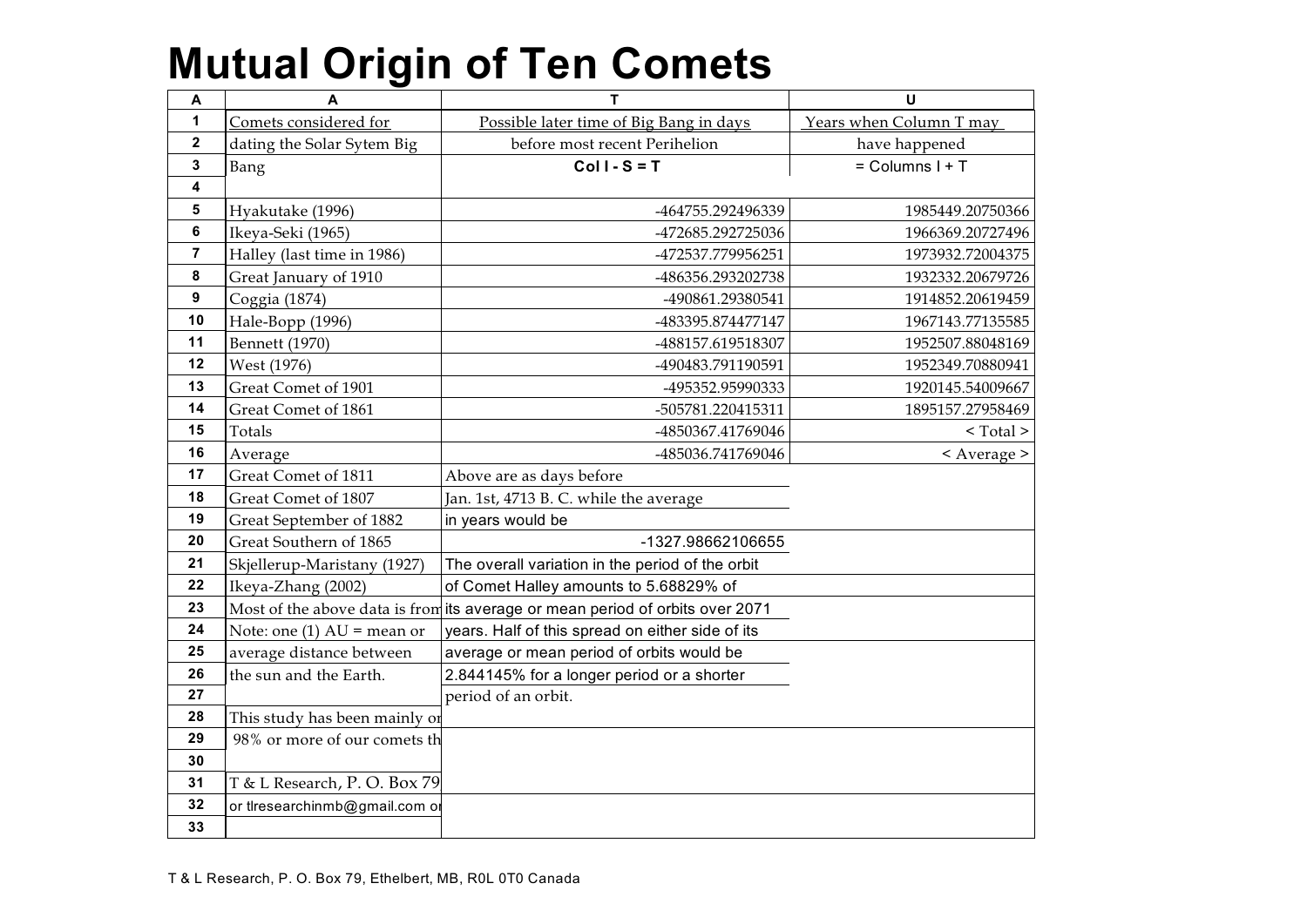| Α                       | A                              | $\mathbf{V}$                                             | W                                                                                      |
|-------------------------|--------------------------------|----------------------------------------------------------|----------------------------------------------------------------------------------------|
| $\mathbf{1}$            | Comets considered for          | Years in B. C. for Column U                              | Years in BC with Month and day = year $# + 1$                                          |
| $\mathbf{2}$            | dating the Solar Sytem Big     | $=T/365.24219 - 4713 BC$                                 | (as there is no year zero) and decimal part                                            |
| $\mathbf 3$             | Bang                           | 4713                                                     | for the days in a tropical or solar year which is 365.24219                            |
| $\overline{\mathbf{4}}$ |                                |                                                          | then convert the day # to the date on a calendar                                       |
| $5\phantom{.0}$         | Hyakutake (1996)               | -5985.45785186082                                        | (from Column V) June 17, 5986 BC                                                       |
| 6                       | Ikeya-Seki (1965)              | -6007.16947348015                                        |                                                                                        |
| $\overline{7}$          | Halley (last time in 1986)     |                                                          | $-6006.76559689408$ but 12.78810356 years after its perihelion = $-5993.977486$        |
| 8                       | Great January of 1910          |                                                          | $-6044.59943324931$ but 50% of its years after its perihelion = $-5922.23505$          |
| 9                       | Coggia (1874)                  |                                                          | $-6056.93371643459$ but at its aphelion on this date = $-5739.7188$                    |
| 10                      | Hale-Bopp (1996)               | -6036.49407519747 June 30, 6037 BC                       |                                                                                        |
| 11                      | <b>Bennett</b> (1970)          |                                                          | $-6049.53130137651$ but 33.333% of its orbit after its perihelion = $-5903.74$         |
| 12                      | West (1976)                    |                                                          | $-6055.90014850308$ but at its aphelion on this date so = $-5520.5$ for its perihelion |
| 13                      | Great Comet of 1901            |                                                          | $-6069.23149095489$ but it was at this time 60% of its orbit going away from its "     |
| 14                      | Great Comet of 1861            |                                                          | $-6097.78312271458$ but it was at this time 33% of its orbit going away from its "     |
| 15                      | Totals                         | $-60409.8662106655$ <total< th=""><th></th></total<>     |                                                                                        |
| 16                      | Average                        | $-6040.98662106655$ <average< th=""><th></th></average<> |                                                                                        |
| 17                      | Great Comet of 1811            | The diameter of Comet                                    |                                                                                        |
| 18                      | Great Comet of 1807            | Hale-Bopp was estimated to                               |                                                                                        |
| 19                      | Great September of 1882        | be from 27-42 km or 16.778-                              | Difference between C/1996 B2 & C/1995 01                                               |
| 20                      | Great Southern of 1865         | 26 miles.                                                | is about 52 years                                                                      |
| 21                      | Skjellerup-Maristany (1927)    |                                                          |                                                                                        |
| 22                      | Ikeya-Zhang (2002)             |                                                          |                                                                                        |
| 23                      | Most of the above data is from |                                                          |                                                                                        |
| 24                      | Note: one (1) $AU =$ mean or   |                                                          |                                                                                        |
| 25                      | average distance between       |                                                          |                                                                                        |
| 26                      | the sun and the Earth.         |                                                          |                                                                                        |
| 27                      |                                |                                                          |                                                                                        |
| 28                      | This study has been mainly or  |                                                          |                                                                                        |
| 29                      | 98% or more of our comets th   |                                                          |                                                                                        |
| 30                      |                                |                                                          |                                                                                        |
| 31                      | T & L Research, P. O. Box 79   |                                                          |                                                                                        |
| 32                      | or tlresearchinmb@gmail.com of |                                                          |                                                                                        |
| 33                      |                                |                                                          |                                                                                        |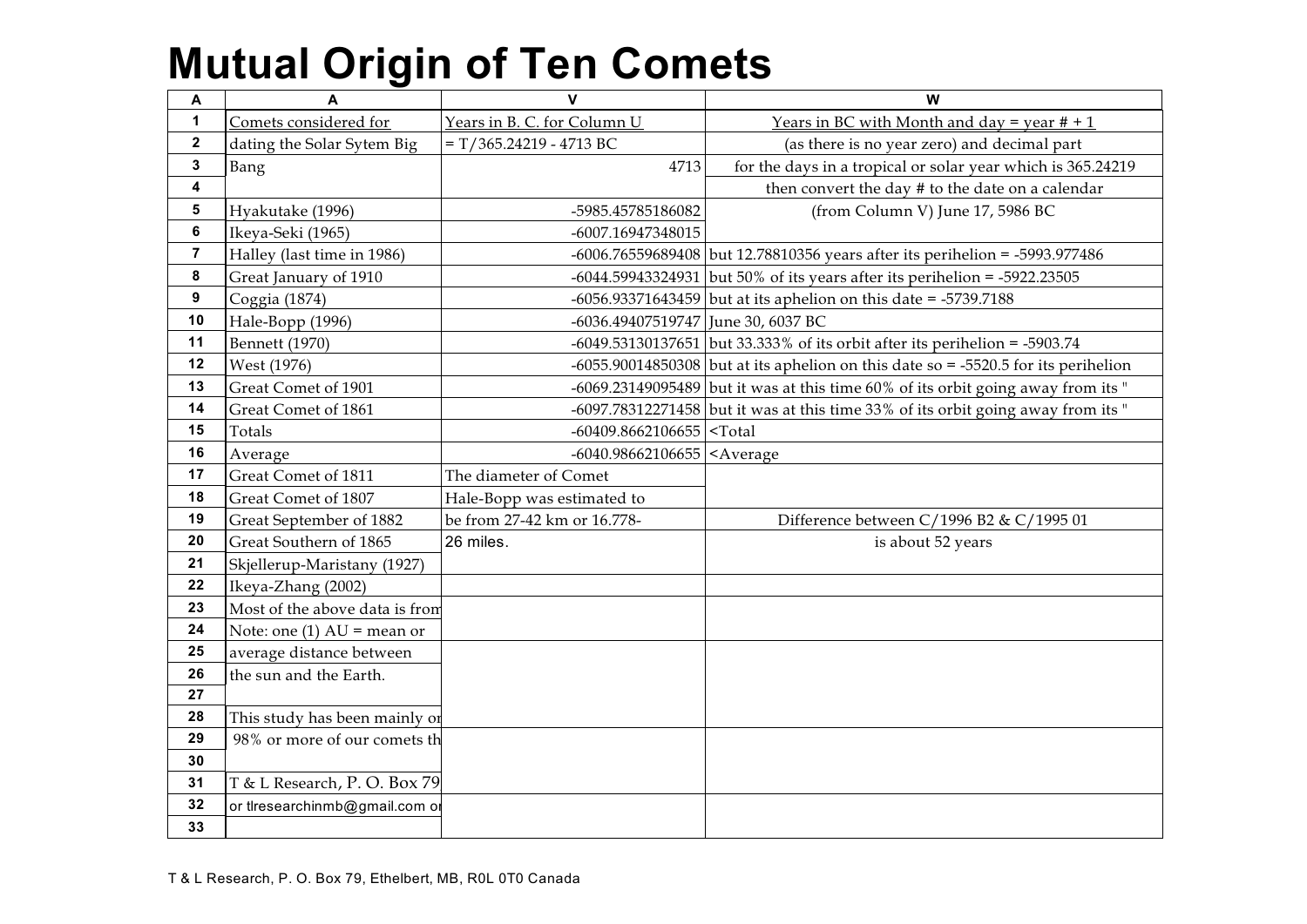| Α                       | $\mathbf{A}$                   | $\boldsymbol{\mathsf{x}}$                                                  | Y                                       |
|-------------------------|--------------------------------|----------------------------------------------------------------------------|-----------------------------------------|
| 1                       | Comets considered for          | Test of Seven Orbits of Hyakutake and                                      | Determining whereabouts of the ten      |
| $\mathbf 2$             | dating the Solar Sytem Big     | of Hale-Bopp as to where other comets                                      | comets in relationship to C/1996 B2     |
| 3                       | Bang                           | might be in years = $7/6$ of time in Col. O                                | [Hyakutake] and C/1995 O1 [Hale-Bopp]   |
| 4                       |                                | which is 1.1666666667 times more.                                          | as 7/6 of their periods of their orbits |
| 5                       | Hyakutake (1996)               | 11173.253860664                                                            | 6 to 7 so at its regular perihelion     |
| 6                       | Ikeya-Seki (1965)              | 11160.9113662774                                                           | 91                                      |
| $\overline{\mathbf{r}}$ | Halley (last time in 1986)     | 11188.7720085349                                                           | 145.8333333333333                       |
| 8                       | Great January of 1910          | 11135.248943951                                                            | 45.5                                    |
| 9                       | Coggia (1874)                  | 11102.7828174165                                                           | 17.5                                    |
| 10                      | Hale-Bopp (1996)               | 11245.9892118                                                              | $\overline{7}$                          |
| 11                      | <b>Bennett</b> (1970)          | 11226.3930264486                                                           | 25.6666666666667                        |
| 12                      | West (1976)                    | 11243.619494415                                                            | 10.5                                    |
| 13                      | Great Comet of 1901            | 11157.5063199509                                                           | 30.3333333333333                        |
| 14                      | Great Comet of 1861            | 11141.6693408739                                                           | 18.666666666667                         |
| 15                      | Totals                         |                                                                            |                                         |
| 16                      | Average                        |                                                                            |                                         |
| 17                      | Great Comet of 1811            |                                                                            |                                         |
| 18                      | Great Comet of 1807            |                                                                            |                                         |
| 19                      | Great September of 1882        | Difference between C/1996 & C/1995                                         |                                         |
| 20                      | Great Southern of 1865         | in years would be 72.735351136                                             |                                         |
| 21                      | Skjellerup-Maristany (1927)    | In other words, there is less likelihood                                   |                                         |
| 22                      | Ikeya-Zhang (2002)             | of any conjunction with our Sun with                                       |                                         |
| 23                      |                                | Most of the above data is from this set of orbits than with the FIVE orbit |                                         |
| 24                      | Note: one (1) $AU =$ mean or   | set of comets in Column R.                                                 |                                         |
| 25                      | average distance between       |                                                                            |                                         |
| 26                      | the sun and the Earth.         |                                                                            |                                         |
| 27                      |                                |                                                                            |                                         |
| 28                      | This study has been mainly or  |                                                                            |                                         |
| 29                      | 98% or more of our comets th   |                                                                            |                                         |
| 30                      |                                |                                                                            |                                         |
| 31                      | T & L Research, P. O. Box 79   |                                                                            |                                         |
| 32                      | or tlresearchinmb@gmail.com or |                                                                            |                                         |
| 33                      |                                |                                                                            |                                         |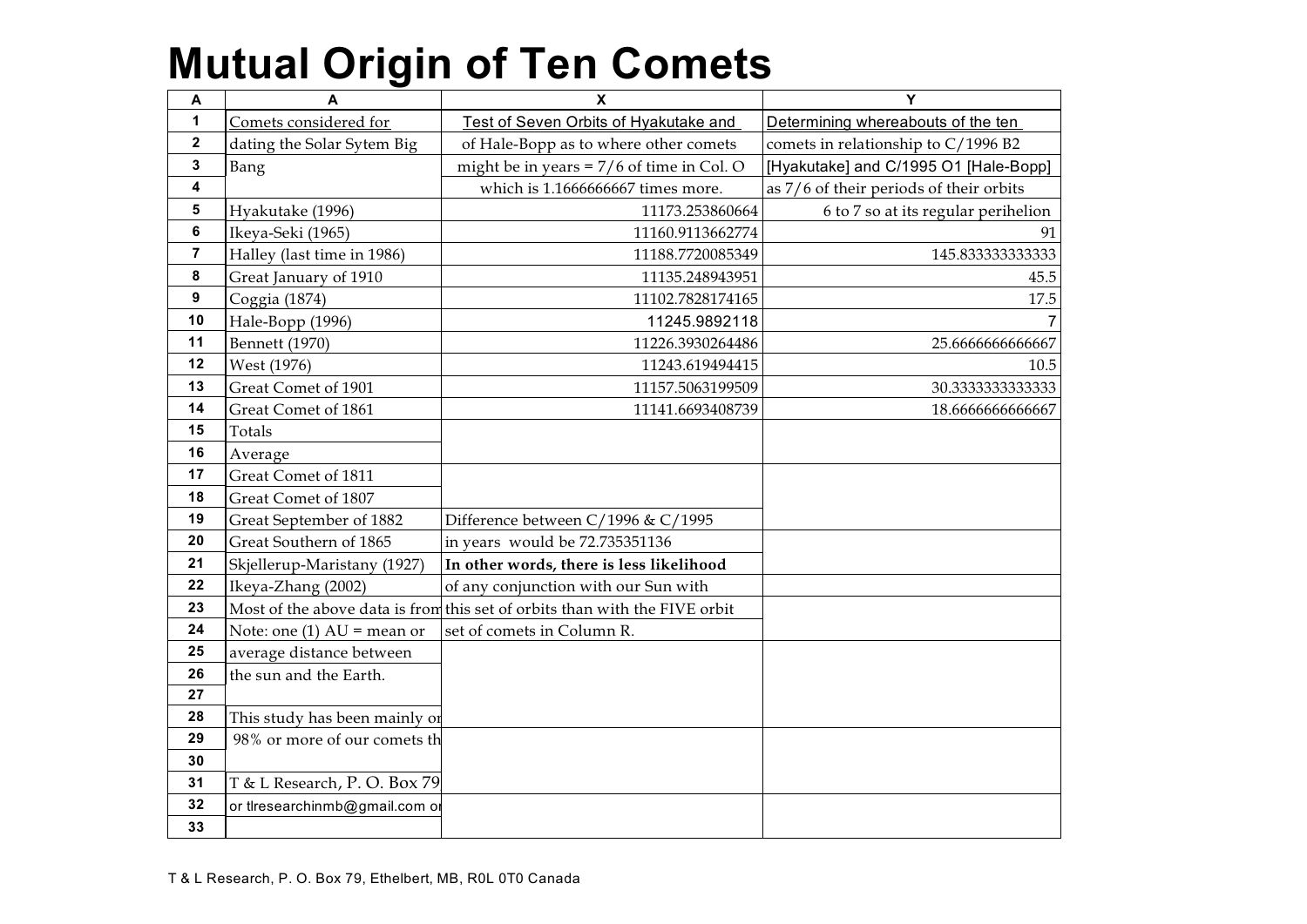| A                       | A                              | z                                                                            |                 |
|-------------------------|--------------------------------|------------------------------------------------------------------------------|-----------------|
| 1                       | Comets considered for          | Years B. C. and the expansions away from any                                 |                 |
| $\mathbf 2$             | dating the Solar Sytem Big     | conjunctions with the Sun and the two long                                   |                 |
| 3                       | Bang                           | period comets                                                                |                 |
| 4                       |                                |                                                                              |                 |
| $5\phantom{.0}$         | Hyakutake (1996)               | years before 1996/May/01=-9178.92257BC                                       |                 |
| 6                       | Ikeya-Seki (1965)              | $78 \times 7/6 = 91$ so at a regular perihelion time                         |                 |
| $\overline{\mathbf{r}}$ | Halley (last time in 1986)     | This one would be 5/6 of its period past                                     |                 |
| 8                       | Great January of 1910          | This one would be at its aphelion                                            |                 |
| 9                       | Coggia (1874)                  | This one would be at its aphelion                                            |                 |
| 10                      | Hale-Bopp (1996)               | 9249.98BC at its regular perihelion time                                     |                 |
| 11                      | Bennett (1970)                 | This one would be just past its aphelion time                                |                 |
| 12                      | West (1976)                    | This one would be at its aphelion time                                       |                 |
| 13                      | Great Comet of 1901            | This one would be on its way for its aphelion                                |                 |
| 14                      | Great Comet of 1861            | This one would be just past its aphelion time                                |                 |
| 15                      | Totals                         |                                                                              |                 |
| 16                      | Average                        | It therefore can be seen that six periods of the                             |                 |
| 17                      | Great Comet of 1811            | orbits of Hyakutake and of Hale-Bopp work                                    |                 |
| 18                      | Great Comet of 1807            | out for the best for conjuctions of all these                                |                 |
| 19                      | Great September of 1882        | comets with the Sun around the same time.                                    |                 |
| 20                      | Great Southern of 1865         |                                                                              |                 |
| 21                      | Skjellerup-Maristany (1927)    | It appears that any multiples of the two                                     |                 |
| 22                      | Ikeya-Zhang (2002)             | longest periods of orbits would also likely be                               |                 |
| 23                      |                                | Most of the above data is from no good for the other comets except in multi- | of              |
| 24                      | Note: one (1) $AU =$ mean or   | ples of the number six, like two times or three                              |                 |
| 25                      | average distance between       | times or more of the six cycles of each of the                               |                 |
| 26                      | the sun and the Earth.         | two longest periods of the set of ten comets.                                |                 |
| 27                      |                                | This would be because all the other cycles                                   |                 |
| 28                      |                                | This study has been mainly or would also be in whole numbers and not         | ed most likely, |
| 29                      |                                | 98% or more of our comets th broken into fractions like with the FIVE and    | uring planets.  |
| 30                      |                                | SEVEN cycles of the longest periods of orbits.                               |                 |
| 31                      | T & L Research, P. O. Box 79   |                                                                              |                 |
| 32                      | or tlresearchinmb@gmail.com or |                                                                              |                 |
| 33                      |                                |                                                                              |                 |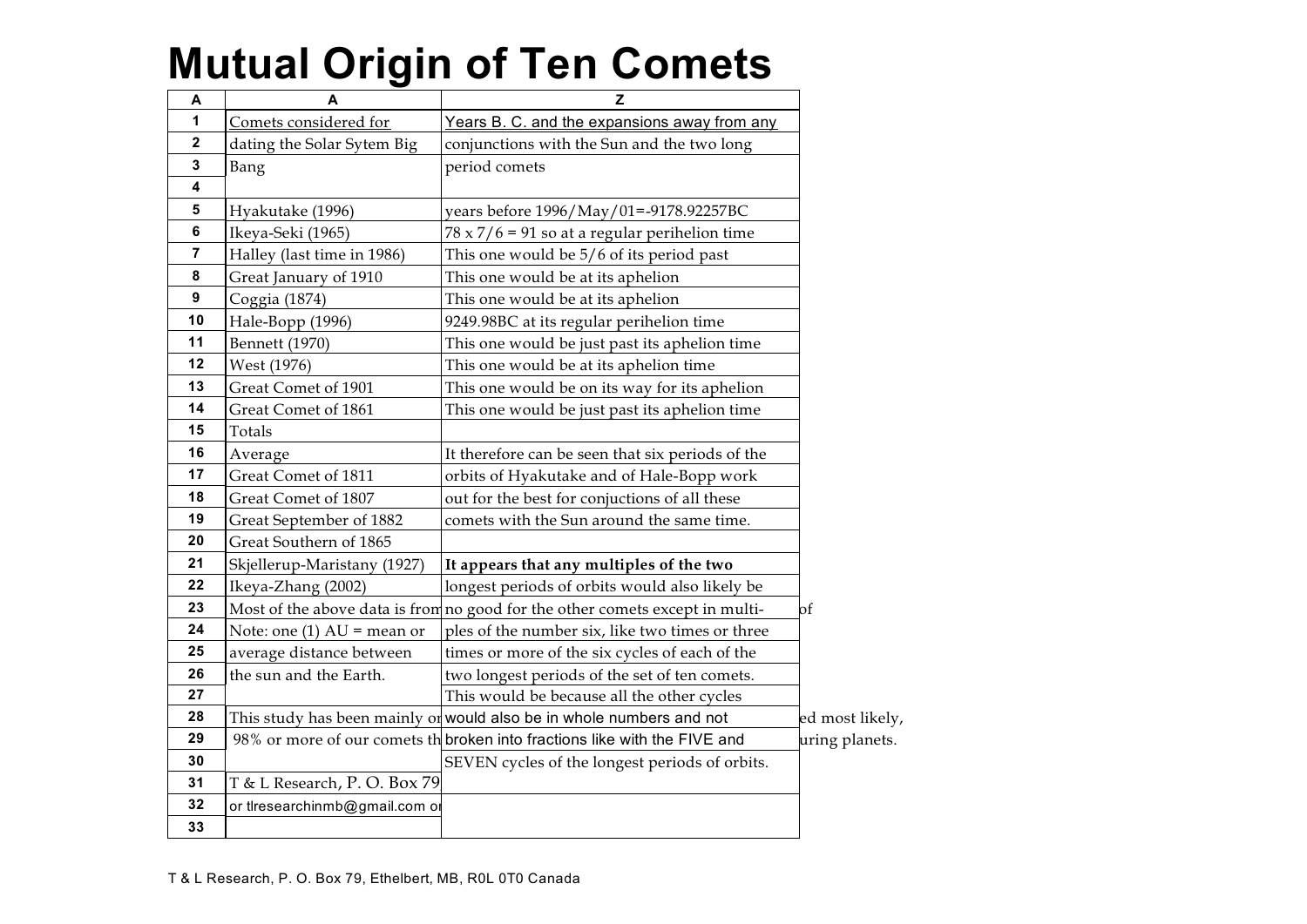| A                | A                                                       | AA                                                                                         | <b>AB</b>      |
|------------------|---------------------------------------------------------|--------------------------------------------------------------------------------------------|----------------|
| 1                | Comets considered for                                   | A Key for figuring Dates                                                                   |                |
| $\mathbf 2$      | dating the Solar Sytem Big                              | of any Regular Year                                                                        |                |
| 3                | Bang                                                    |                                                                                            |                |
| 4                |                                                         | Multiply the number of days in the year by the                                             |                |
| 5                | Hyakutake (1996)                                        | decimal part. The result will give you the day of                                          |                |
| 6                | Ikeya-Seki (1965)                                       | the year plus a decimal fraction of a day. Use the                                         |                |
| $\overline{7}$   | Halley (last time in 1986)                              | guide below to figure out the month and the day of                                         |                |
| $\pmb{8}$        | Great January of 1910                                   | that month. Note that we are dealing with years, so                                        |                |
| $\boldsymbol{9}$ | Coggia (1874)                                           | one (1) day in one year would be $1/365.24219 =$                                           |                |
| 10               | Hale-Bopp (1996)                                        | 0.00273790933079226                                                                        |                |
| 11               | Bennett (1970)                                          | So January 1 at noon to Jan. 2 at noon = the above #                                       |                |
| 12               | West (1976)                                             | January 31st at noon = $31 - 1 = 30$ times the above #                                     |                |
| 13               | Great Comet of 1901                                     | January 1 at noon $UT = 0$                                                                 |                |
| 14               | Great Comet of 1861                                     | January 2 at noon UT = 1 day or AA10 figure in part of a year                              |                |
| 15               | Totals                                                  | February 1 at noon is the                                                                  | 31st whole day |
| 16               | Average                                                 | March 1                                                                                    | 59th           |
| 17               | Great Comet of 1811                                     | April 1                                                                                    | 91st           |
| 18               | Great Comet of 1807                                     | May 1                                                                                      | 121st          |
| 19               | Great September of 1882                                 | June 1                                                                                     | 151st          |
| 20               | Great Southern of 1865                                  | July 1                                                                                     | 181st          |
| 21               | Skjellerup-Maristany (1927)                             | August 1                                                                                   | 212th          |
| 22               | Ikeya-Zhang (2002)                                      | September 1                                                                                | 243rd          |
| 23               | Most of the above data is from October 1                |                                                                                            | 273rd          |
| 24               | Note: one $(1)$ AU = mean or                            | November 1                                                                                 | 304th          |
| 25               | average distance between                                | December 1                                                                                 | 334th          |
| 26               | the sun and the Earth.                                  | January 1 at noon =                                                                        | 365th or zero  |
| 27               |                                                         |                                                                                            |                |
| 28               | This study has been mainly or Example: 1467.79290205948 |                                                                                            |                |
| 29               |                                                         | 98% or more of our comets th Becomes 1468 in the month of October                          |                |
| 30               |                                                         | $0.79290205948 \times 365 =$                                                               | 289.4092517102 |
| 31               |                                                         | T & L Research, P. O. Box 79 hours + minutes. As October 1st is the 273rd day, then        |                |
| 32               |                                                         | or thresearchinmb@gmail.com of the above is 16 days later or October 17th (note this from. |                |
| 33               |                                                         | noon hour days to noon hour days)                                                          |                |